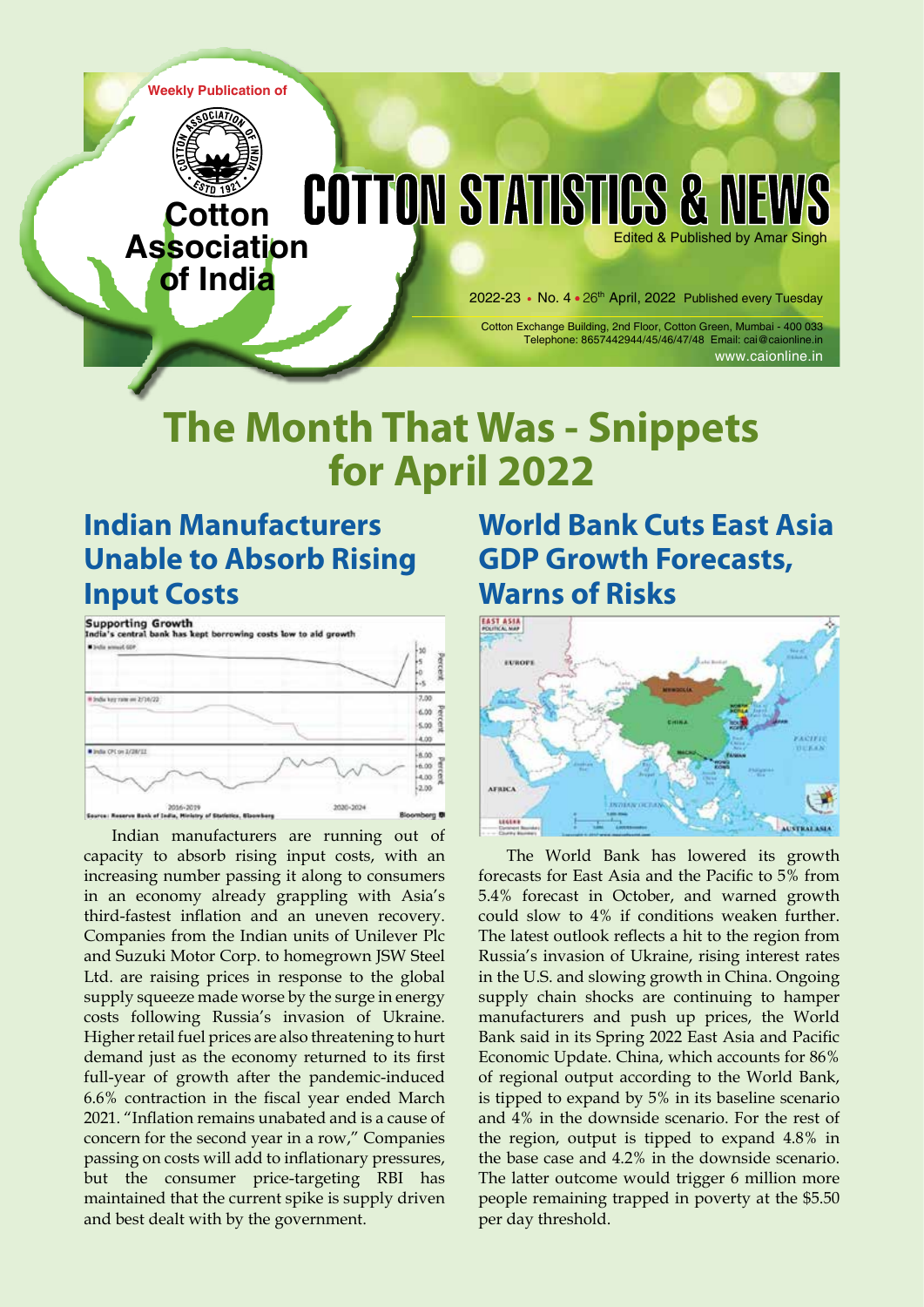#### **The Fertilizer Shock Might Change Agriculture—For the Better**



Can record prices of fertilizer spur efficiencies that would benefit the environment, as happened with the oil shock of the 1970s? Commercial farmers the world over, are asking the same question. Costs for the chemical fertilizers that power modern agriculture —nitrogen, phosphorus, and potassium — were already soaring in 2021 for a variety of reasons: a runup in natural gas, the primary feedstock for much of the nitrogen fertilizer produced globally; late summer storms on the U.S. Gulf Coast that temporarily closed plants in the region; government sanctions on a major Belarusian potash producer in response to a journalist's arrest; and growing resource nationalism on the part of countries such as China, the largest phosphate producer, which began restricting exports last year. All this before the Russia - Ukraine War which has given fresh jolt to prices.

#### **U.S. Consumer Prices Rise in March By the Most Since Late 1981**



U.S. consumer prices rose in March by the most since late 1981, underscoring the painfully high cost of living and reinforcing pressure on the Federal Reserve to raise interest rates even more aggressively. The consumer price index increased 8.5% from a year earlier following a 7.9% annual gain in February, Labor Department data showed Tuesday. The widely followed inflation gauge rose 1.2% from a month earlier, the biggest gain since 2005. Gasoline costs drove half of the monthly increase, while food was also a sizable contributor, as Americans paid more for vegetables, meats and dairy products. Excluding volatile food and energy components, so-called core prices increased 0.3% from a month earlier and 6.5% from a year ago, due in large part to the biggest drop in used vehicle prices since 1969 and a deceleration in price growth in other merchandise categories.

## **China's \$2.3 Trillion Infrastructure Plan Puts America's to Shame**



With corona virus lock-downs, a real estate downturn and surging oil prices stemming from Russia's invasion of Ukraine, Chinese President Xi Jinping is turning to reliable allies to keep his ambitious economic growth target in reach: the country's more than 50 million construction workers. At Beijing's behest, local governments have drawn up lists of thousands of "major projects," which they're being put under intense pressure to see through. Planned investment this year amounts to at least 14.8 trillion yuan (\$2.3 trillion), according to a Bloomberg analysis. That's more than double the new spending in the infrastructure package the U.S. Congress approved last year, which totals \$1.1 trillion spread over five years.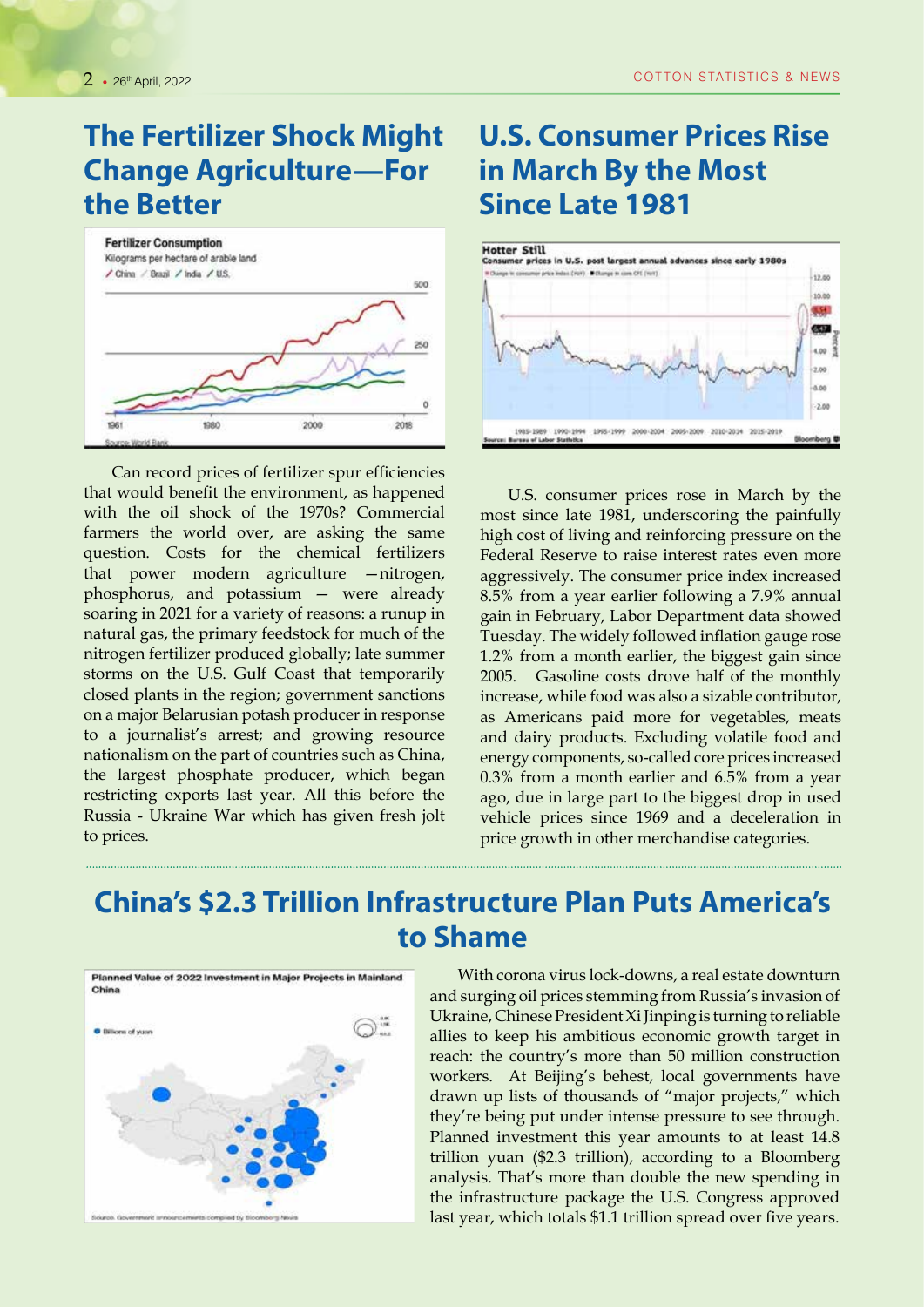## **The World Faces a Synchronized Inflation Outbreak**



The world is now facing a synchronized inflation outbreak as food and energy prices surge in Asia, a shift from just a few months ago when the region appeared to avoid the price fever gripping the U.S. and parts of Europe. Inflation readings across the region -- China, India, Indonesia, Philippines, Thailand and South Korea -- recently rose more than forecast, while New Zealand on Wednesday hiked rates by the most in 22 years over price worries. And accelerating manufacturing costs suggest the worst is yet to come. Markets are starting to price in rising inflation expectations and more aggressive central bank action across much of Asia. That's beginning to mirror trends seen in the U.S., where data Tuesday showed consumer prices last month rose by the most since late 1981, piling fresh pressure on the Federal Reserve to respond. Regional government bond yields have risen through this year, led by South Korea, with the emerging Asia total return index down 2.6%, its worst performance since 2013.



### **China Port Delays Spur Ships to Bypass Singapore for Fuel Stop**



Singapore's bunker fuel sales fall to sixyear seasonal low. Ships skip Singapore refueling hub to bunker in China: traders. A total of 3,020 ships called at the city state to refuel last month, 441 fewer than a year earlier, according to preliminary data released by the Maritime Port Authority. That's led to bunker fuel sales falling to 3.77 million tons in March, the lowest seasonally since 2016. Bunkering is the supplying of fuel for use by ships. Fewer ships are stopping at Singapore as congestion at ports globally prompts companies to skip the transit hub between East and West. Shanghai's lockdown to contain China's worst Covid outbreak since 2020 has created gridlock at the world's largest container port, with queues of vessels building there and at other stops handling diverted shipments. The situation has put more pressure on already strained global supply chains.

Hundreds of bulk ships are waiting off East China to unload raw commodities and are likely to refuel in Guangzhou or Zhoushan instead of Singapore to save on time, traders said. Ships are "locked up waiting in congested areas" and are burning lots of fuel, Jeremy Nixon, chief executive officer of Ocean Network Express, said on April 5. Singapore is typically a refuelling stop for container ships passing through the Strait of Malacca as they take goods from Northeast Asia to Europe. Bulk carriers transporting iron ore from South America to China and tankers carrying crude oil from the Middle East to Asia also pass the port.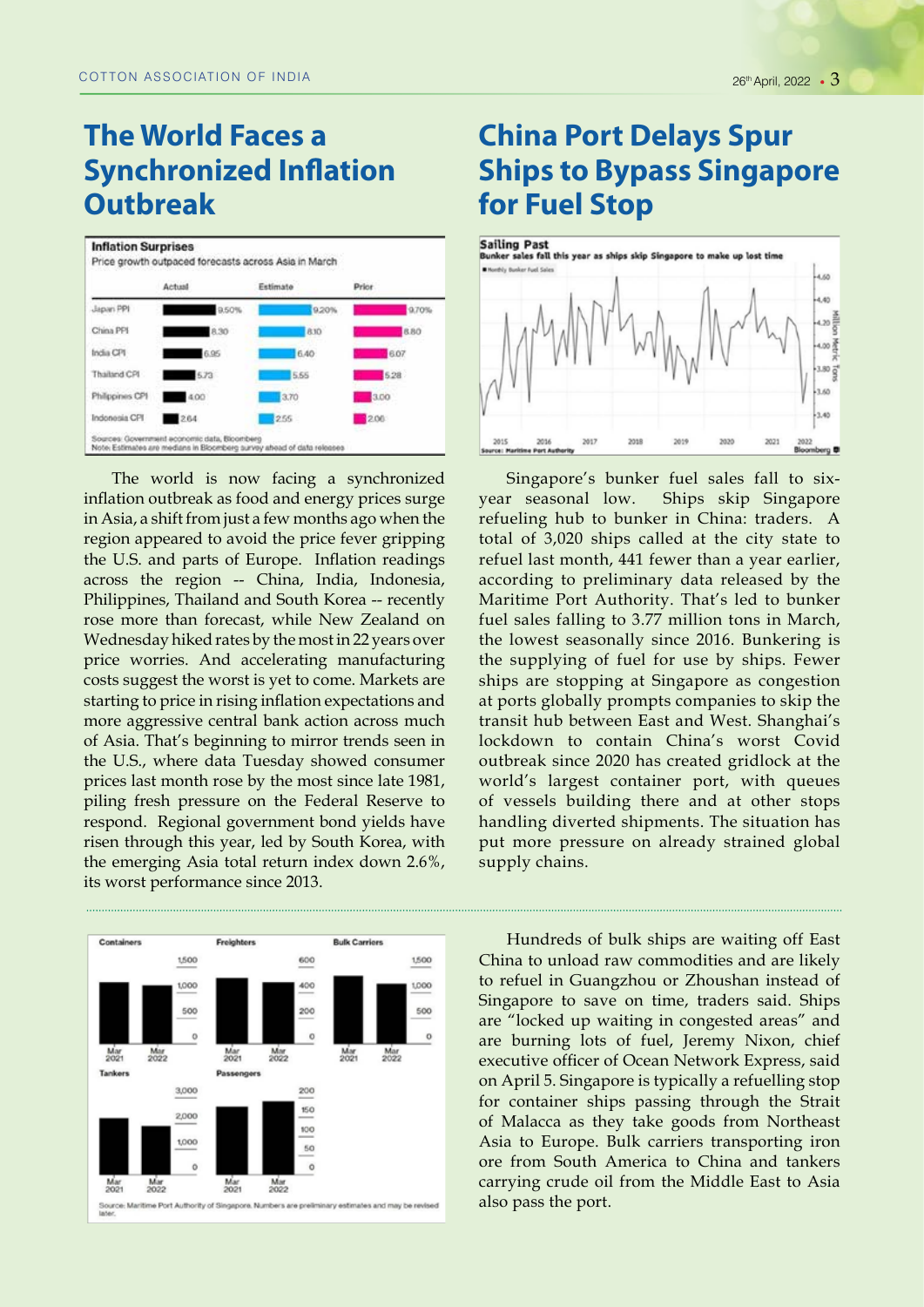## **India's Core Inflation Momentum Is High**



India's core inflation momentum was as high as 7.3% in March; 6.3% excluding gold. More to come when the impact of Ukraine is felt in full. These high figures will make the RBI move from tinkering with the policy rate corridor to straight hikes. Analysts' pencil in 25 bps for June.

#### **Rising Temperatures Means Rising Power Demand**



Rising temperature across Indian cities has been a critical factor for increase in power demand.

# **Year to Date Emerging Markets Equity Returns**



EM index down 11% this year, led by the heavyweights China, Taiwan and Korea. India, the third largest weight in the EM index, also down 4%. LATAM and the Gulf countries have been the best performing markets.

## **Hotspots for Digital Nomads**



If you're interested in working remotely, have you considered doing so from Portugal or Spain? The pandemic has enabled some professionals to work remotely from home — or anywhere. Digital nomads wander the world in search of the perfect place to hunker down with their laptops, prompting some countries to offer them special visas. Where should you go if you can work from anywhere? Take your pick from the Top 10 above.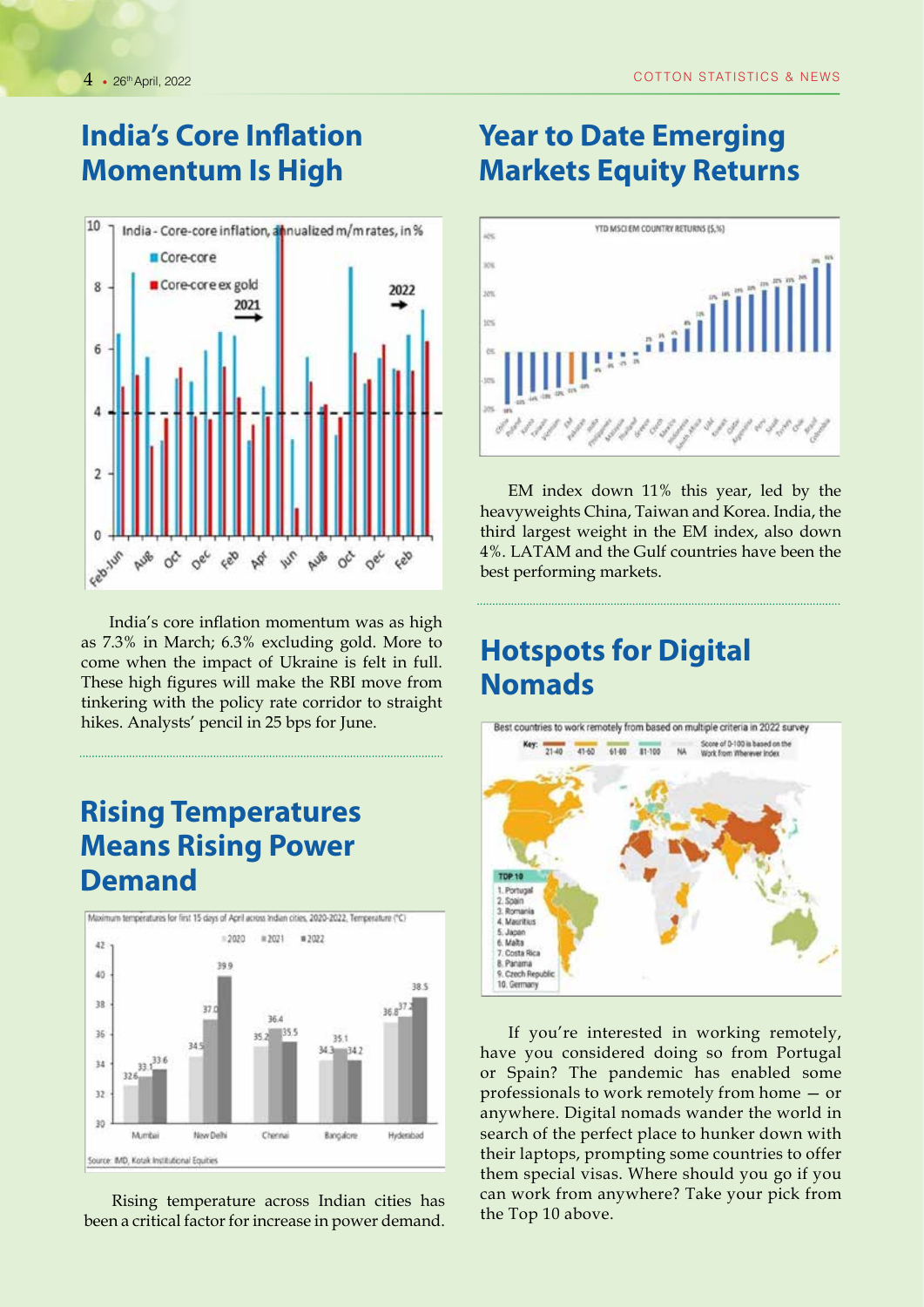## **Major Emerging Markets Vulnerable to Fallout from Russia – Ukraine War**

#### **Who's At Risk?**

Turkey and Egypt head the Bloomberg Economics list of major emerging markets vulnerable to fallout from the war in Ukraine

|              | Overall<br>exposure | Capital flight<br>risk exposure | Net energy<br>exports | Net grain<br>exports | Trade and<br>investment<br>exposure to<br>Russia |  |
|--------------|---------------------|---------------------------------|-----------------------|----------------------|--------------------------------------------------|--|
|              | Rank                | Rank                            | % of GDP              | % of GDP             | % of GDP                                         |  |
| Turkey       |                     | 2                               | $-0.9$                | $-0.4$               | 2.68                                             |  |
| Egypt        | 2                   | 4                               | $-0.9$                | $-1.6$               | 1.12                                             |  |
| Vietnam      | 3                   | 15                              | $-3.6$                | $-0.9$               | 1.33                                             |  |
| Philippines  | 4                   | 10                              | $-3.5$                | $-0.5$               | 0.44                                             |  |
| Poland       | 5                   | 7                               | $-2.3$                | 0.1                  | 3.45                                             |  |
| South Korea  | 6                   | 17 <sup>1</sup>                 | $-5.2$                | $-0.2$               | 1.11                                             |  |
| Thailand     | 7                   | 16                              | $-4.6$                | $-0.1$               | 0.51                                             |  |
| Chile        | 8                   | 8                               | $-3.8$                | $-0.2$               | 0.04                                             |  |
| China        | 9                   | 11                              | $-2.1$                | 0.0                  | 0.56                                             |  |
| Peru         | 10                  | 13                              | $-1.2$                | $-0.6$               | 0.20                                             |  |
| Malaysia     | 11                  | 9                               | 1.2                   | $-0.3$               | 0.27                                             |  |
| India        | 12                  | 14                              | $-3.8$                | 0.0                  | 0.28                                             |  |
| South Africa | 13                  | 5                               | $-1.7$                | $-0.1$               | 0.15                                             |  |
| Mexico       | 14                  | 11                              | $-1.2$                | $-0.3$               | 0.15                                             |  |
| Colombia     | 15                  | 5                               | 5.3                   | $-0.5$               | 0.11                                             |  |
| Brazil       | 16                  | 3                               | 0.3                   | 0.3                  | 0.20                                             |  |
| Argentina    | 17                  |                                 | $-0.3$                | 1.8                  | 0.11                                             |  |
| Indonesia    | 18                  | 18                              | 1.0                   | $-0.3$               | 0.20                                             |  |
| Saudi Arabia | 19                  | 19                              | 24.8                  | $-0.1$               | 0.23                                             |  |

Sources: OECD, IMF, UN, World Bank, Bloomberg Economics

A perfect storm of surging fuel and food prices, Fed rate hikes and mounting debt is pushing emerging markets to the brink. Turkey, Egypt and Vietnam head the Bloomberg list of major emerging markets vulnerable to fallout from the war in Ukraine.

**IMF Growth Projections - April 2022** WORLD ECONOMIC OUTLOOK APRIL 2022 **GROWTH PROJECTIONS BY REGION PERCENT CHANGE Woold** *UR TANAKAN AFIREZ* 4.5  $3.8 - 4.0$ 

# **Why The Federal Reserve Has Made a Historic Mistake on Inflation?**



What comes next will set the path for the world economy. Central banks are supposed to inspire confidence in the economy by keeping inflation low and stable. America's Federal Reserve has suffered a hair-raising loss of control. In March consumer prices were 8.5% higher than a year earlier, the fastest annual rise since 1981. In Washington, inflation-watching is usually the preserve of wonks in shabby offices. Now nearly a fifth of Americans say inflation is the country's most important problem; and Democrats are searching for villains to blame, from greedy bosses to Vladimir Putin. It is the Fed, however, that had the tools to stop inflation and failed to use them in time. The result is the worst overheating in a big and rich economy in the 30-year era of inflation-targeting central banks. The good news is that inflation may have peaked at last. But the Fed's 2% target will remain a long way off -forcing agonising choices on the central bank.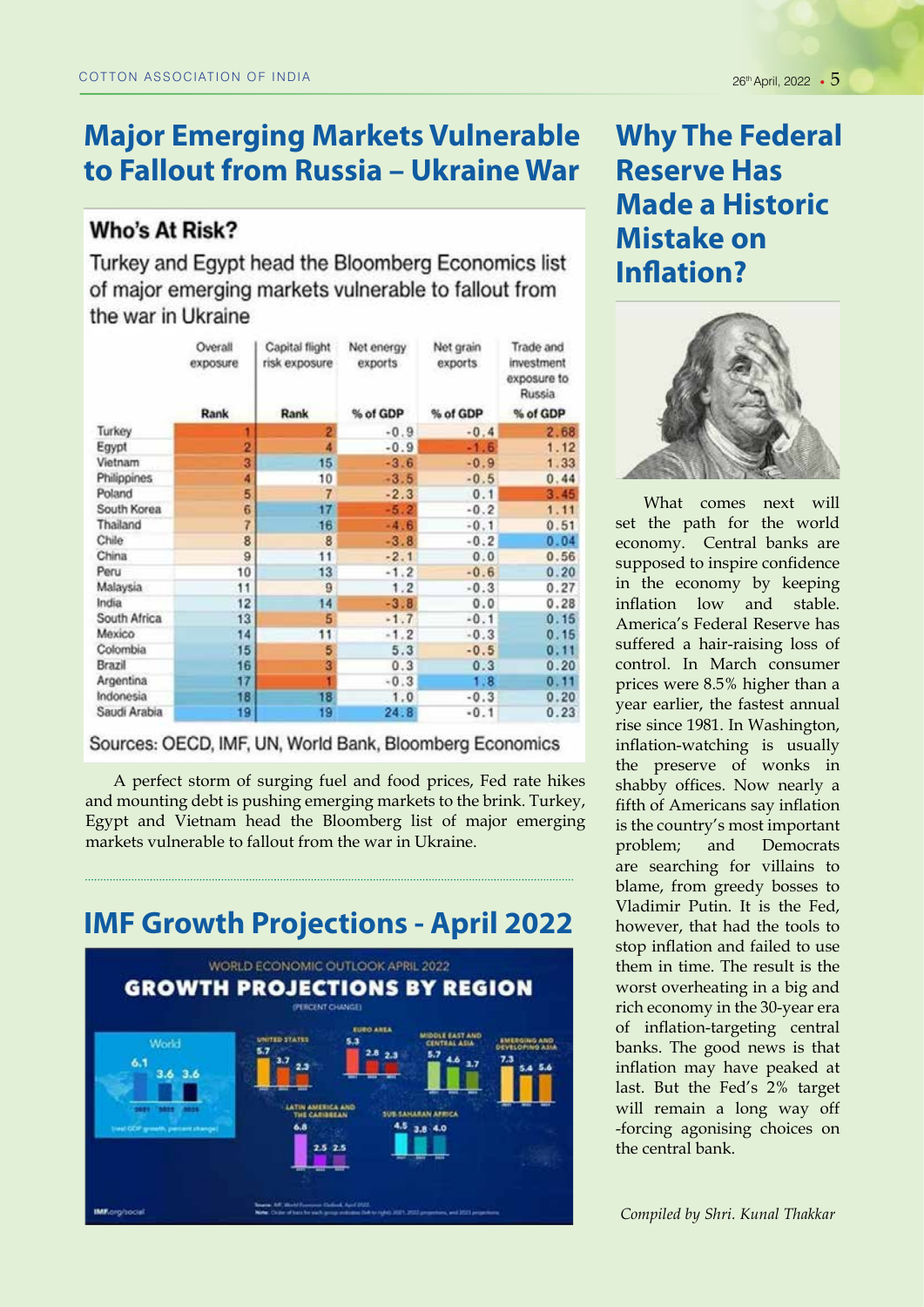Glimpses of **Ram Navami**

Celebrations held at the Shree Ram Temple, Cotton Green from 2nd to 11th April 2022.

















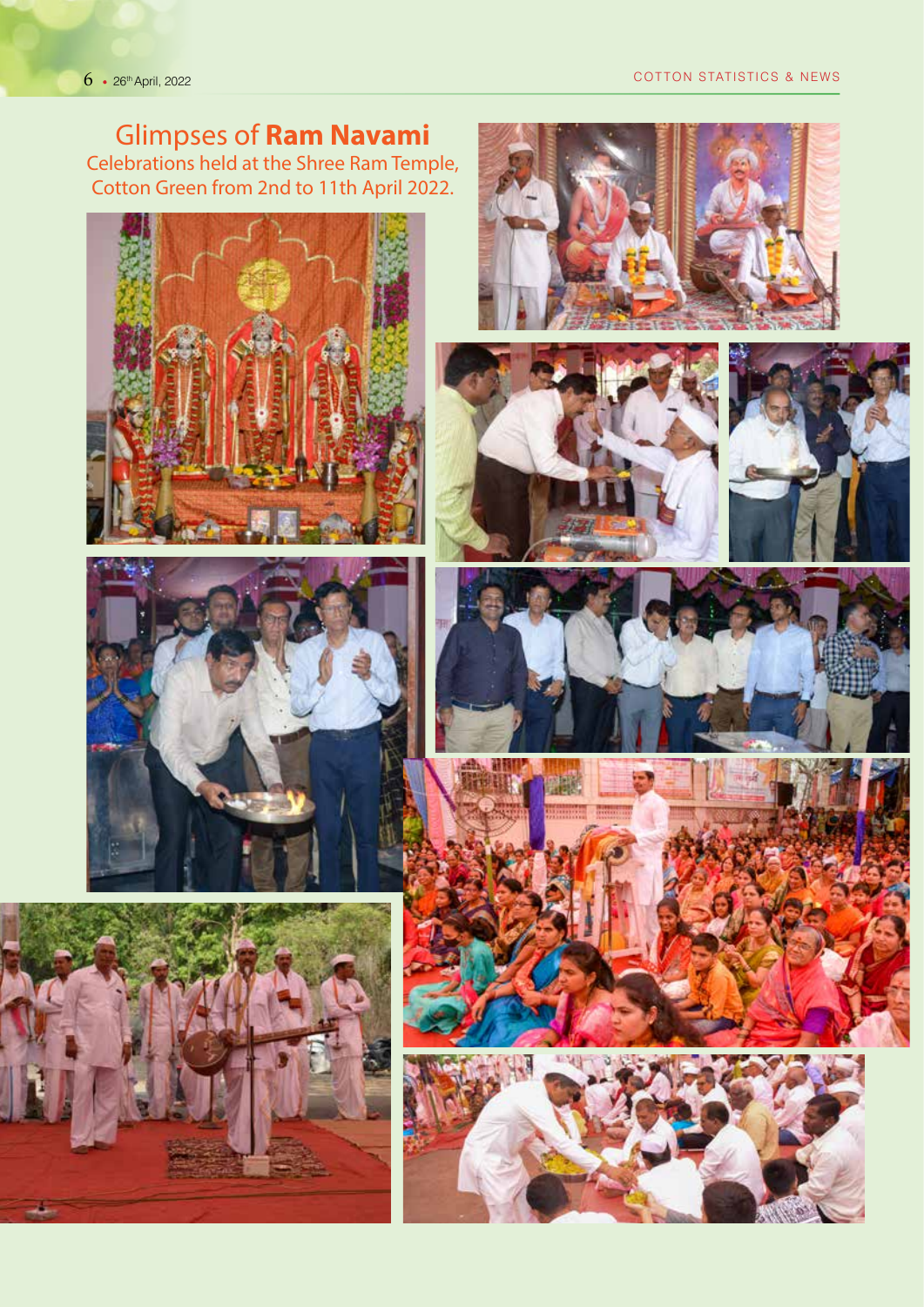#### Supply and Distribution of Cotton **01 April 2022**

| Seasons begin on August 1           |                 |                 |                 |                 | Million Metric Tons |         |  |  |  |
|-------------------------------------|-----------------|-----------------|-----------------|-----------------|---------------------|---------|--|--|--|
|                                     | 2016/17         | 2017/18         | 2018/19         | 2019/20         | 2020/21             | 2021/22 |  |  |  |
| <b>BEGINNING STOCKS</b>             |                 |                 |                 |                 |                     |         |  |  |  |
| <b>WORLD TOTAL</b>                  | 20.53           | 18.88           | 19.43           | 19.34           | 22.12               | 20.63   |  |  |  |
| China                               | 12.65           | 10.35           | 9.03            | 8.88            | 9.02                | 9.30    |  |  |  |
| <b>USA</b>                          | 0.83            | 0.60            | 0.82            | 0.83            | 1.23                | 0.26    |  |  |  |
| <b>PRODUCTION</b>                   |                 |                 |                 |                 |                     |         |  |  |  |
| <b>WORLD TOTAL</b>                  | 23.38           | 27.00           | 25.98           | 26.27           | 24.39               | 26.43   |  |  |  |
| India                               | 5.86            | 6.35            | 5.66            | 6.20            | 6.02                | 5.79    |  |  |  |
| China                               | 4.90            | 5.89            | 6.04            | 5.80            | 5.91                | 5.73    |  |  |  |
| <b>USA</b>                          | 3.74            | 4.56            | $4.00\,$        | 4.34            | 3.18                | 3.84    |  |  |  |
| <b>Brazil</b>                       | 1.53            | 2.01            | 2.78            | 3.00            | 2.36                | 2.82    |  |  |  |
| Pakistan                            | 1.66            | 1.80            | 1.67            | 1.46            | 0.96                | 1.27    |  |  |  |
| Uzbekistan                          | 0.96            | 0.96            | 0.64            | 0.53            | 1.03                | 0.94    |  |  |  |
| Others                              | 4.72            | 5.44            | 5.20            | 4.94            | 4.93                | 6.04    |  |  |  |
| <b>CONSUMPTION</b>                  |                 |                 |                 |                 |                     |         |  |  |  |
| <b>WORLD TOTAL</b>                  | 24.90           | 26.35           | 26.01           | 23.05           | 25.66               | 26.16   |  |  |  |
| China                               | 8.28            | 8.50            | 8.25            | 7.23            | 8.40                | 8.31    |  |  |  |
| India                               | 5.15            | 5.42            | 5.40            | 4.45            | 5.70                | 5.60    |  |  |  |
| Pakistan                            | 2.22            | 2.35            | 2.36            | 2.34            | 2.15                | 2.45    |  |  |  |
| Europe & Turkey                     | 1.66            | 1.73            | 1.82            | 1.60            | 1.70                | 1.74    |  |  |  |
| Bangladesh                          | 1.41            | 1.66            | 1.58            | 1.50            | 1.64                | 1.73    |  |  |  |
| Vietnam                             | 1.17            | 1.51            | 1.51            | 1.45            | 1.52                | 1.68    |  |  |  |
| <b>Brazil</b>                       | 0.69            | 0.68            | 0.73            | 0.57            | 0.69                | 0.70    |  |  |  |
| <b>USA</b>                          | 0.71            | 0.70            | 0.63            | 0.47            | 0.52                | 0.56    |  |  |  |
| Others<br><b>EXPORTS</b>            | 3.62            | 3.80            | 3.73            | 3.44            | 3.35                | 3.40    |  |  |  |
| <b>WORLD TOTAL</b>                  | 8.29            | 9.14            | 9.28            | 9.21            | 10.60               | 10.07   |  |  |  |
| <b>USA</b>                          | 3.33            | 3.64            | 3.37            | 3.47            | 3.63                | 2.96    |  |  |  |
| <b>Brazil</b>                       | 0.61            | 0.91            | 1.31            | 1.95            | 2.40                | 2.21    |  |  |  |
| <b>CFA</b> Zone                     | 1.00            | 1.06            | 1.16            | $1.07\,$        | 1.18                | 1.20    |  |  |  |
| India                               | 0.99            | 1.13            | 0.76            | 0.70            | 1.33                | 1.10    |  |  |  |
| Australia                           | 0.81            | 0.85            | 0.79            | 0.30            | 0.34                | 0.81    |  |  |  |
| Uzbekistan                          | 0.38            | 0.22            | 0.16            | 0.10            | $0.01\,$            | 0.01    |  |  |  |
| <b>IMPORTS</b>                      |                 |                 |                 |                 |                     |         |  |  |  |
| <b>WORLD TOTAL</b>                  | 8.09            | 9.04            | 9.22            | 8.77            | 10.39               | 10.07   |  |  |  |
| China                               | $1.10\,$        | 1.32            | 2.10            | 1.60            | 2.80                | 2.31    |  |  |  |
| Vietnam                             | 1.20            | 1.52            | 1.51            | 1.41            | 1.55                | 1.70    |  |  |  |
| Bangladesh                          | 1.41            | $1.67\,$        | 1.54            | 1.50            | 1.69                | 1.69    |  |  |  |
| Turkey                              | 0.84            | 0.96            | 0.79            | 1.02            | 1.16                | 1.17    |  |  |  |
| Indonesia                           | 0.74            | 0.77            | 0.66            | 0.55            | 0.50                | 0.54    |  |  |  |
| <b>TRADE IMBALANCE †</b>            | $-0.20$         | $-0.10$         | $-0.06$         | $-0.44$         | $-0.21$             | 0.00    |  |  |  |
| <b>STOCKS ADJUSTMENT ‡</b>          | 0.07            | 0.00            | 0.00            | $-0.01$         | 0.00                | 0.00    |  |  |  |
| <b>ENDING STOCKS</b>                |                 |                 |                 |                 |                     |         |  |  |  |
| <b>WORLD TOTAL</b>                  | 18.88           | 19.43           | 19.34           | 22.12           | 20.63               | 20.90   |  |  |  |
| China                               | 10.35           | 9.03            | 8.88            | 9.02            | 9.30                | 9.00    |  |  |  |
| <b>USA</b>                          | 0.60            | 0.82            | 0.83            | 1.23            | 0.26                | 0.59    |  |  |  |
| <b>ENDING STOCKS/MILL USE (%)</b>   |                 |                 |                 |                 |                     |         |  |  |  |
| <b>WORLD-LESS-CHINA*</b><br>CHINA** | 51.31<br>125.03 | 58.29<br>106.27 | 58.86           | 82.72           | 65.59               | 66.68   |  |  |  |
| <b>COTLOOK A INDEX***</b>           | 82.77           | 87.98           | 107.69<br>84.35 | 124.82<br>71.33 | 110.77<br>84.96     | 108.29  |  |  |  |
|                                     |                 |                 |                 |                 |                     |         |  |  |  |

*† The inclusion of linters and waste, changes in weight during transit, differences in reporting periods and measurement error account for differences between world imports and exports.* 

*‡ Difference between calculated stocks and actual; amounts for forward seasons are anticipated.* 

*\* World-less-China's ending stocks divided by World-less-China's mill use, multiplied by 100.* 

*\*\* China's ending stocks divided by China's mill use, multiplied by 100.* 

*\*\*\* U.S. Cents per pound. Average price for a given season, August 1 to July 31 or average-to-date.* 

*Source : ICAC Cotton This Month, April 01, 2022*